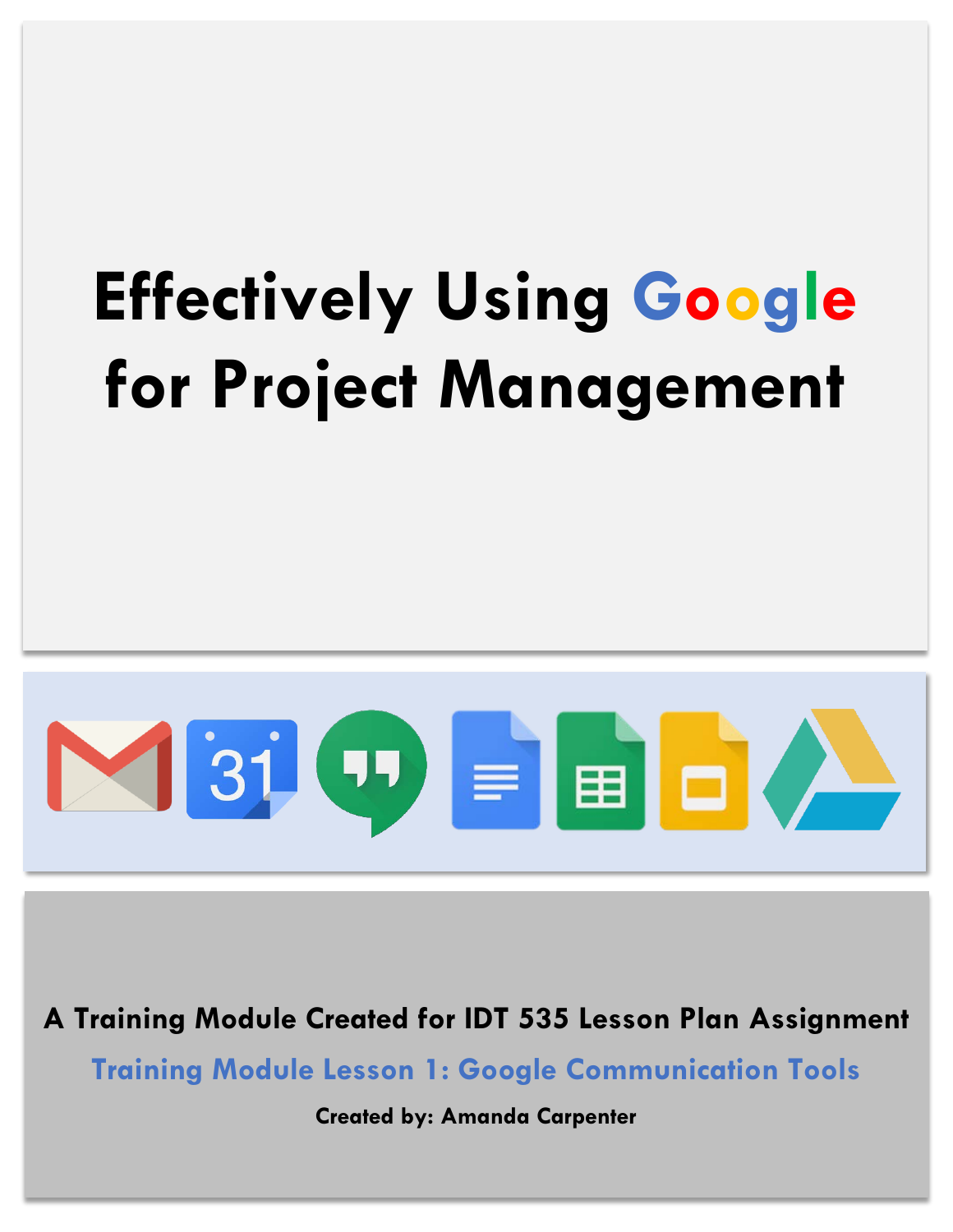

## **Training Module Lesson 1: Google Communication Tools**

#### **Lesson Preparation**

**Time:** Please allow 1 hour to complete this training module and assessment

**Materials:** Computer with internet access

## **Introduction**

**Objective:** Upon completion of this lesson, Training Module Lesson 1, the learner will have created a G-mail account that can be used to login to all Google applications. Leaner will be able to send and receive e-mails, create calendar items and share them with other Google users, as well as initiate a Google Hangouts online meeting. Upon completion of Lesson 1, learner will be ready to advance to Lesson 2: Introduction to Google Collaboration Tools.

#### **Training Module Set:**

### **Training Module Lesson 1: Google Communication Tools What you will learn in this module:**

- Creating a Gmail account & Gmail account basics
- Uploading Project Dates to Google Calendar
- Holding a Google Hangout Meeting

### **Training Module Lesson 2: Google Collaboration Tools What you will learn in this module:**

- Creating Documents Using Google Docs, Sheets & Slides
- Editing the Documents as a Team



- Using Google Drive

-

- Creating Folders & Sub Folders
- Folder organization
- Sharing Folders
- Google Drive Mobile Application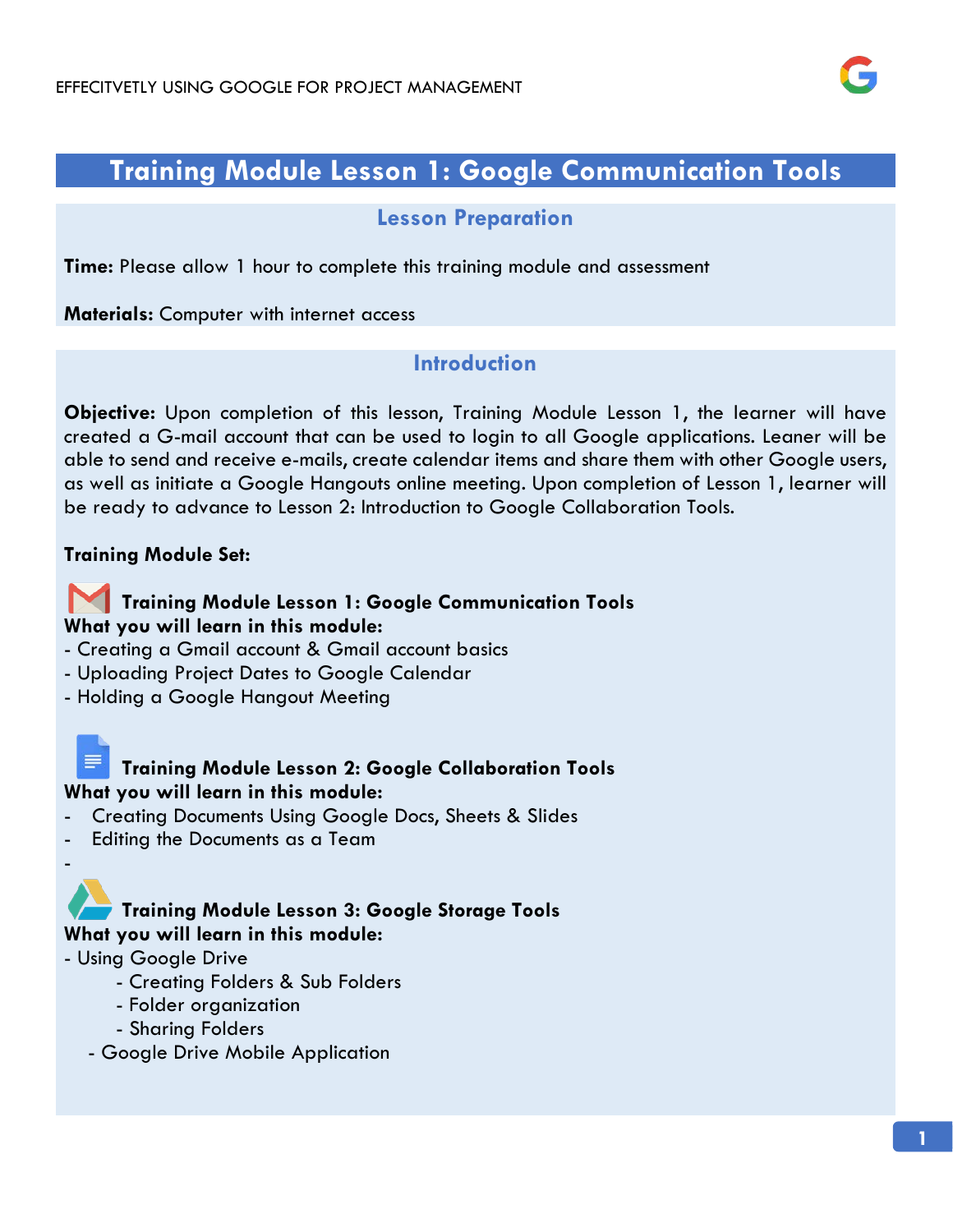

**Pedagogy:** This tutorial is based upon mastery learning, allowing the learner to work at their own pace through the tutorial, and then re take the assessment at the end of the tutorial until they have received a 90% or better.

#### **Instructional Outline:**

- Create a G-mail account, send and receive e-mails
- Create calendar items and upload project deadlines to Google Calendar
- Use Google Hangouts

#### **Review**

**Evaluation:** Following the training module the learner will be able to take an assessment, covering all of the concepts they were exposed to in order to text their knowledge. The assessment will be a learning object using scenario based learning, following with a formative assessment. The learner will be quizzed on what Google application to use when, and quizzed about the features of those applications. The learner must receive a grade of 90% or above on the formative assessment to advance to the next training module.

**Instruction:** The l will be instructed to do the following

| <b>Task</b>                        | <b>What You Need to Know</b>                                                                                        | <b>Steps</b>                                                                |
|------------------------------------|---------------------------------------------------------------------------------------------------------------------|-----------------------------------------------------------------------------|
| <b>Creating a Gmail</b><br>account | Once a Gmail account is<br>created, you will have access<br>to all Google applications<br>using that account login. | 1. Go to google.com<br>2. Click on Gmail at the top<br>right of the screen. |
| https://www.google.com<br>С        |                                                                                                                     | $Q \sqrt{2} \equiv$<br>靈<br>Gmail mages<br>Sign in                          |
|                                    | Google                                                                                                              | J,                                                                          |
|                                    | Google Search Em Feeling Lucky                                                                                      |                                                                             |
|                                    |                                                                                                                     |                                                                             |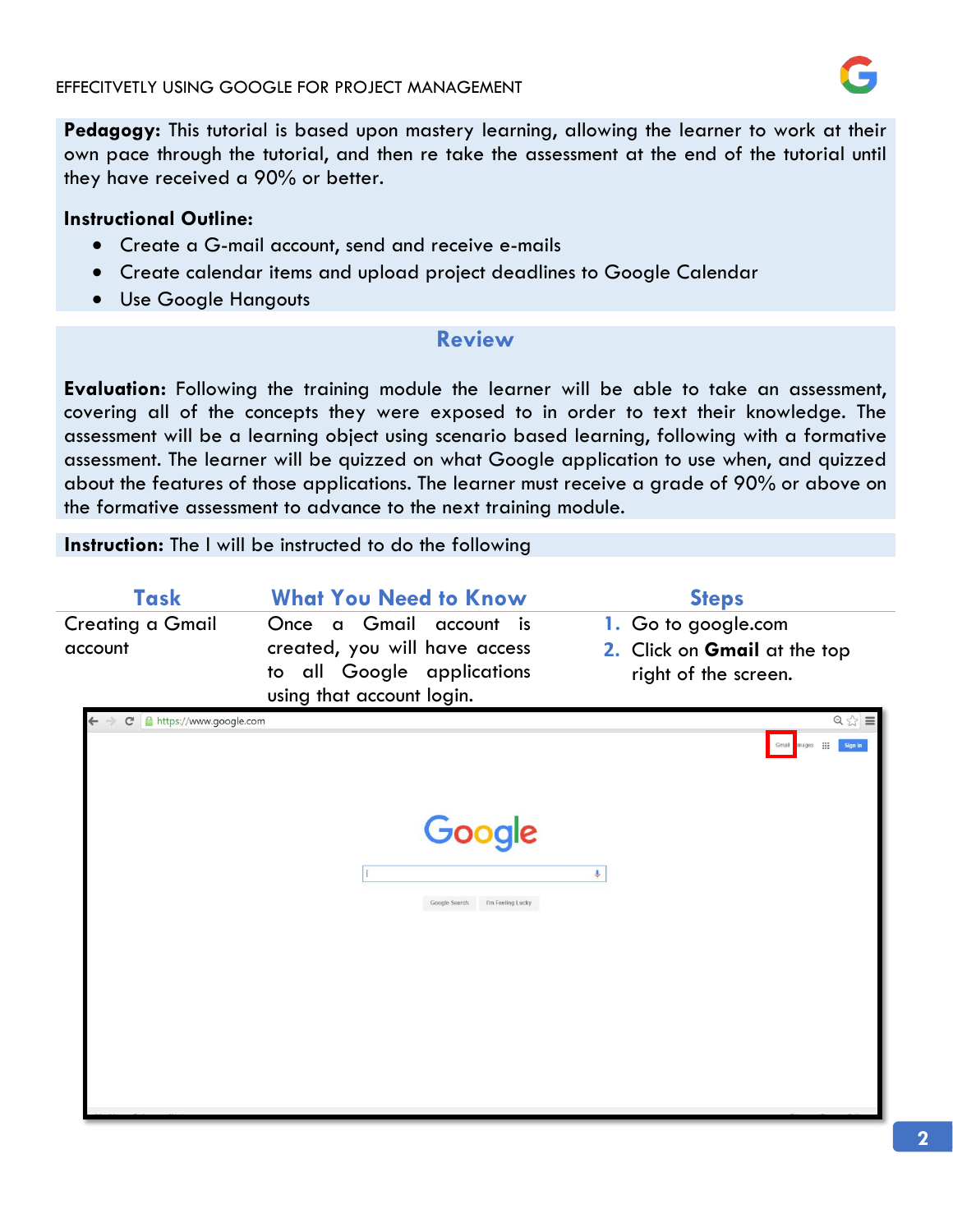

|                   |                                                            | 3. Click on Create Account and<br>answer the corresponding<br>questions, you will be<br>creating your unique<br>username here. Then click<br>next step.<br>4. You will now be prompted to<br>complete your Google<br>profile. Answer the questions<br>to complete your Gmail<br>account creation. |
|-------------------|------------------------------------------------------------|---------------------------------------------------------------------------------------------------------------------------------------------------------------------------------------------------------------------------------------------------------------------------------------------------|
| Task              | <b>What You Need to Know</b>                               | <b>Steps</b>                                                                                                                                                                                                                                                                                      |
| Logging into your | You may login to your new                                  | 1. Go to google.com                                                                                                                                                                                                                                                                               |
| new Gmail account | Gmail<br>account from<br>any<br>computer or mobile device. | 2. Click on Gmail at the top<br>right of the screen.                                                                                                                                                                                                                                              |
|                   |                                                            | <b>3.</b> Login to your account using<br>your new username and<br>password.                                                                                                                                                                                                                       |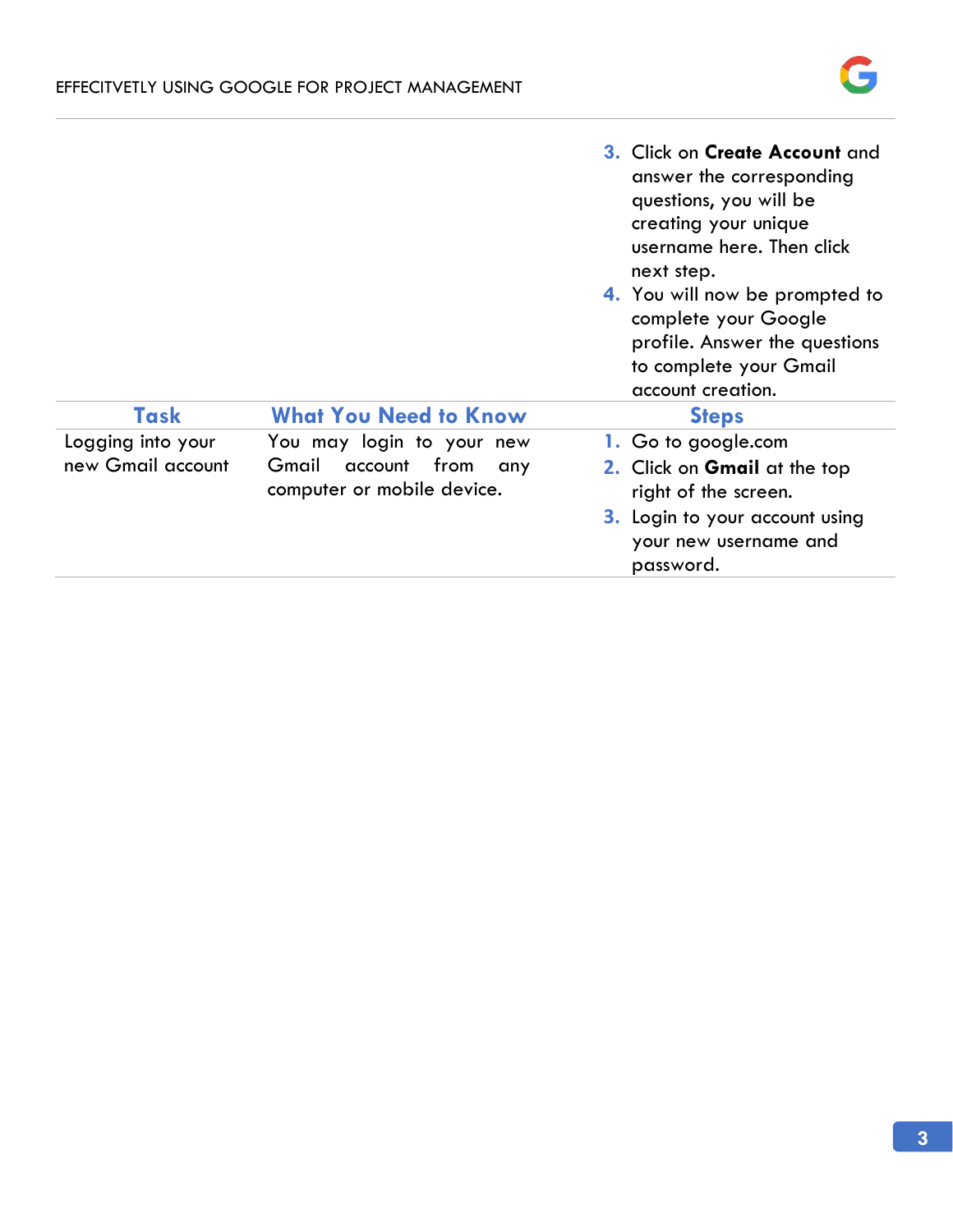$A$  0  $A$  \$ 60 00

 $\odot$ 



Sending and All of your e-mails will be **1.** Click on **Compose** on the left Receiving E-mails conveniently located in your side menu on your screen. inbox and sent folder, you **2.** A new window will open up may also organize your etowards the bottom right of mails, and search for specific your screen. e-mails in your Gmail. **3.** After you begin typing an email it will automatically be saved to your draft folder, just in case you do not complete the e-mail. **4.** You now have the option to add attachments to your email and adjust font colors and sizes. **5.** When finished, click **Send.**New Message Cc Bcc To Subject Sans Serif -  $|\vec{\tau}|$  -  $|B \times I \cup \Delta$  -  $|\equiv$  -  $|\equiv$  -  $|\equiv$  -  $|\equiv$  +  $|J_X$ 

Ë.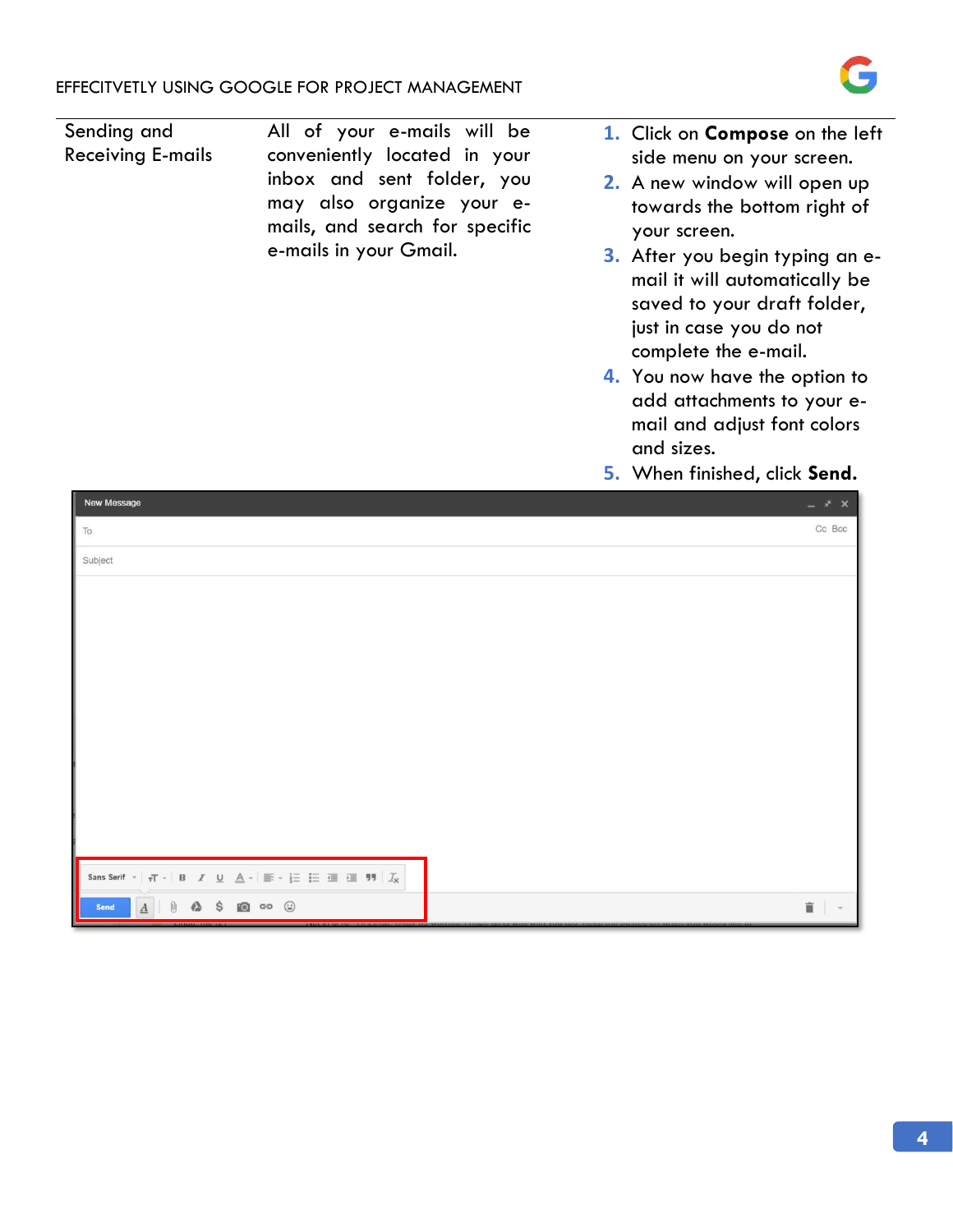

**6.** The sent message will now appear in your **sent mail**  folder.

|                                                                                                                                                                                                                                                                                                                                                      | <b>What You Need to Know</b><br><b>Task</b>                                                                                                                                                                                      |                          |                   |                                                 |          | <b>Steps</b> |       |                  |              |  |
|------------------------------------------------------------------------------------------------------------------------------------------------------------------------------------------------------------------------------------------------------------------------------------------------------------------------------------------------------|----------------------------------------------------------------------------------------------------------------------------------------------------------------------------------------------------------------------------------|--------------------------|-------------------|-------------------------------------------------|----------|--------------|-------|------------------|--------------|--|
| due date                                                                                                                                                                                                                                                                                                                                             | With Google Calendar you<br>Setting up your<br>Google Calendar & can schedule meetings, events,<br>Creating an event or<br>project due dates, and get<br>reminders for them. You can<br>also share your calendar with<br>others. |                          |                   | 1. Go to calendar.google.com<br>2. Click Create |          |              |       |                  |              |  |
| Calendar                                                                                                                                                                                                                                                                                                                                             | Today.                                                                                                                                                                                                                           | $\langle$ >              | Jun 19 - 25, 2016 |                                                 |          | Day<br>Week  | Month | 4 Days<br>Agenda | ů٠<br>More + |  |
| CREATE                                                                                                                                                                                                                                                                                                                                               |                                                                                                                                                                                                                                  | Sun 6/19<br>Father's Day | <b>Mon 6/20</b>   | Tue 6/21                                        | Wed 6/22 | Thu 6/23     |       | Fri 6/24         | Sat 6/25     |  |
| $\sqrt{3}$ June 2016<br>F<br>S<br>T W<br>T<br>S M<br>$\overline{2}$<br>31.1<br>$\overline{\mathbf{3}}$<br>$-4$<br>9 10 11<br>7 8<br>12 13 14 15 16 17 18<br>19 20 21 22 23 24 25<br>26 27 28 29 30 1 2<br>3 4 5 6 7 8 9<br>$\mathbf{v}$<br>• My calendars<br>Amanda Carpenter<br>Birthdays<br>Reminders<br>$\overline{\mathbf v}$<br>Cther calendars | <b>GMT-07</b><br>6am<br>7am<br>8am<br>9am<br>10am<br>11am<br>12pm<br>1pm                                                                                                                                                         |                          |                   |                                                 |          |              |       |                  |              |  |
| Add a friend's calendar<br>Holidays in United St                                                                                                                                                                                                                                                                                                     | 2pm<br>3pm<br>4pm                                                                                                                                                                                                                |                          |                   |                                                 |          |              |       |                  |              |  |
|                                                                                                                                                                                                                                                                                                                                                      | 5pm<br>6pm<br>7pm                                                                                                                                                                                                                |                          |                   |                                                 |          |              |       |                  |              |  |

- **3.** You will now need to specify the details. Input the title of the event.
- **4.** For a project, you can enter something such as *project due* for the event title, then specify all day to remove any specific time associated with the event.
- **5.** You do not need to enter anything else unless you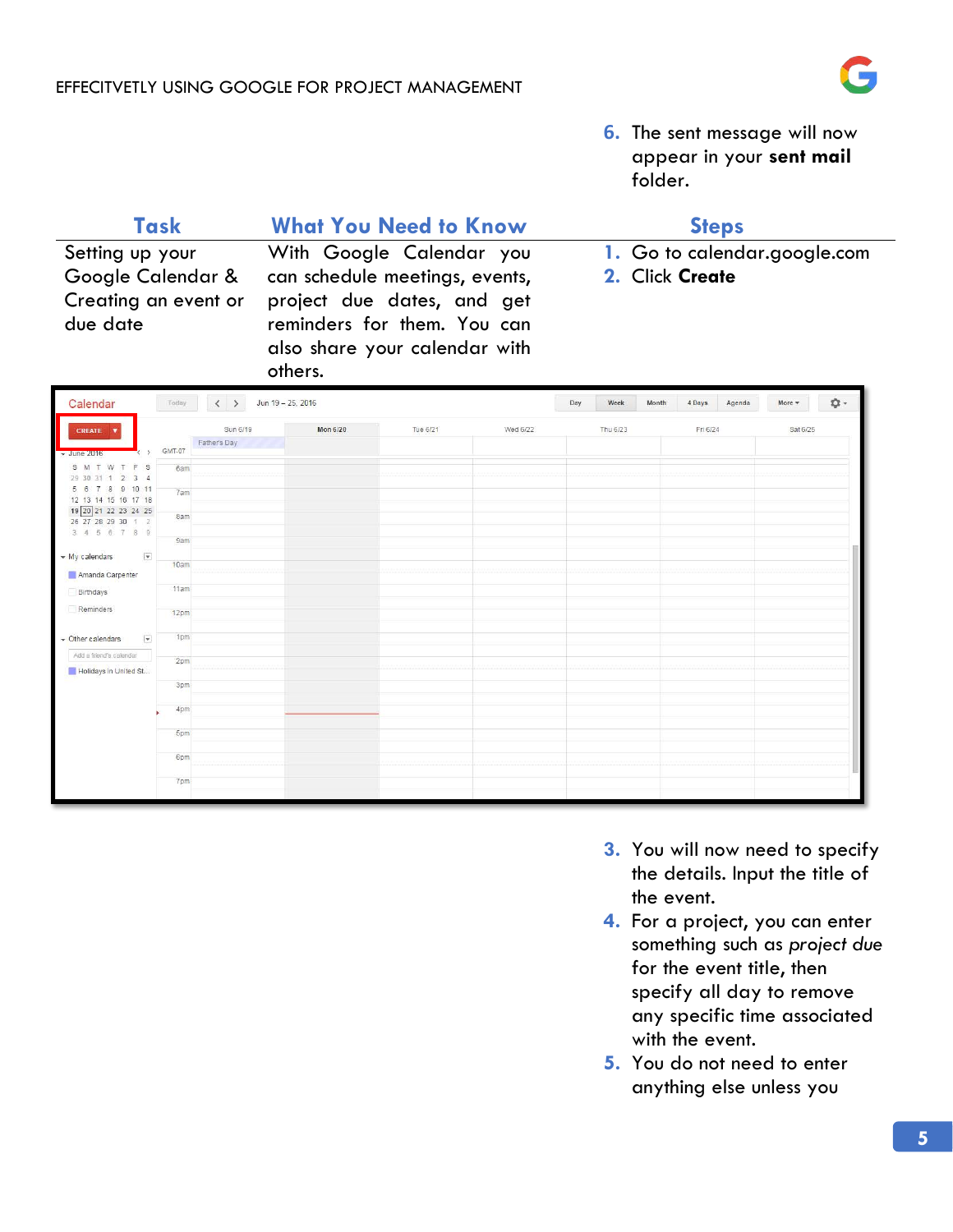

would like to add a location, or description.

| $\overline{\phantom{0}}$                                                     | <b>Discard</b><br><b>SAVE</b>                                                                                                                                                                                                                                             |                                                                                             |
|------------------------------------------------------------------------------|---------------------------------------------------------------------------------------------------------------------------------------------------------------------------------------------------------------------------------------------------------------------------|---------------------------------------------------------------------------------------------|
| <b>Project Due</b><br>6/20/2016<br><mark>l</mark> ⊌ All day<br>Event details | to 6/20/2016<br>Repeat<br>Find a time                                                                                                                                                                                                                                     |                                                                                             |
|                                                                              | <b>Where</b> Enter a location<br>Video call Add video call<br>Calendar Amanda Carpenter                                                                                                                                                                                   | <b>Guests</b><br>Enter guest email addresse<br>Add                                          |
| <b>Description</b>                                                           | <b>Attachment</b> Add attachment                                                                                                                                                                                                                                          | Guests can<br>modify event<br>$\blacksquare$ invite others<br>$\blacksquare$ see guest list |
| <b>Event color</b><br><b>Notifications</b>                                   | $\sim$<br>11:30pm ×<br>Notification ▼<br>1 days $\bullet$ before at<br>Email<br>4:30pm ×<br>$\mathbf{v}$<br>1 days $\bullet$ before at<br>Add a notification                                                                                                              |                                                                                             |
|                                                                              | Show me as @ Available @ Busy<br>Visibility © Calendar default © Public © Private<br>By default this event will follow the sharing settings of this calendar: event details will be visible to anyone who<br>can see details of other events in this calendar. Learn more |                                                                                             |

#### **Task What You Need to Know Steps** Sharing your Google You have to options to choose

you would like to share.

who you would like to share your calendar with, and what parts of your calendar that

Calendar

- **1.** Click on the **down arrow** next to your calendar name.
- **2.** Click **Share this Calendar**

| Calendar                                           | Today              | $\langle$ >                   | Jun 19 - 25, 2016 |          |          | Day<br>Week | Month<br>4 Days<br>Agenda | ٠ ټ<br>More * |
|----------------------------------------------------|--------------------|-------------------------------|-------------------|----------|----------|-------------|---------------------------|---------------|
| CREATE V                                           |                    | Sun 6/19                      | <b>Mon 6/20</b>   | Tue 6/21 | Wed 6/22 | Thu 6/23    | Fri 6/24                  | Sat 6/25      |
|                                                    | GMT-07             | Father's Day                  | Project Due       |          |          |             |                           |               |
| $\langle \rangle$<br>$\star$ June 2016             |                    |                               |                   |          |          |             |                           |               |
| S M T W T F S<br>29 30 31 1 2 3 4                  | 6am                |                               |                   |          |          |             |                           |               |
| 5 6 7 8 9 10 11                                    |                    |                               |                   |          |          |             |                           |               |
| 12 13 14 15 16 17 18                               | 7am                |                               |                   |          |          |             |                           |               |
| 19 20 21 22 23 24 25                               | 8am                |                               |                   |          |          |             |                           |               |
| 26 27 28 29 30 1 2                                 |                    |                               |                   |          |          |             |                           |               |
| 3 4 5 6 7 8 9                                      | 9am                |                               |                   |          |          |             |                           |               |
| $\blacktriangleright$ My calendars<br>$\mathbf{v}$ |                    |                               |                   |          |          |             |                           |               |
|                                                    | 10am               |                               |                   |          |          |             |                           |               |
| Amanda Carpenter                                   |                    |                               |                   |          |          |             |                           |               |
| Birthdays                                          |                    | Display only this Calendar    |                   |          |          |             |                           |               |
| Reminders                                          | Calendar settings  |                               |                   |          |          |             |                           |               |
|                                                    | View Trash         |                               |                   |          |          |             |                           |               |
| $\sim$ Other calendars                             |                    | Create event on this calendar |                   |          |          |             |                           |               |
|                                                    |                    | Share this Calendar           |                   |          |          |             |                           |               |
| Add a friend's calendar                            |                    |                               |                   |          |          |             |                           |               |
| Holidays in United St                              | Edit notifications |                               |                   |          |          |             |                           |               |
|                                                    |                    |                               |                   |          |          |             |                           |               |
|                                                    |                    |                               |                   |          |          |             |                           |               |
|                                                    |                    |                               |                   |          |          |             |                           |               |
|                                                    |                    | e e per                       |                   |          |          |             |                           |               |
|                                                    | Edit color         |                               |                   |          |          |             |                           |               |
|                                                    |                    |                               |                   |          |          |             |                           |               |
|                                                    |                    |                               |                   |          |          |             |                           |               |
|                                                    | 7pm                |                               |                   |          |          |             |                           |               |
|                                                    |                    |                               |                   |          |          |             |                           |               |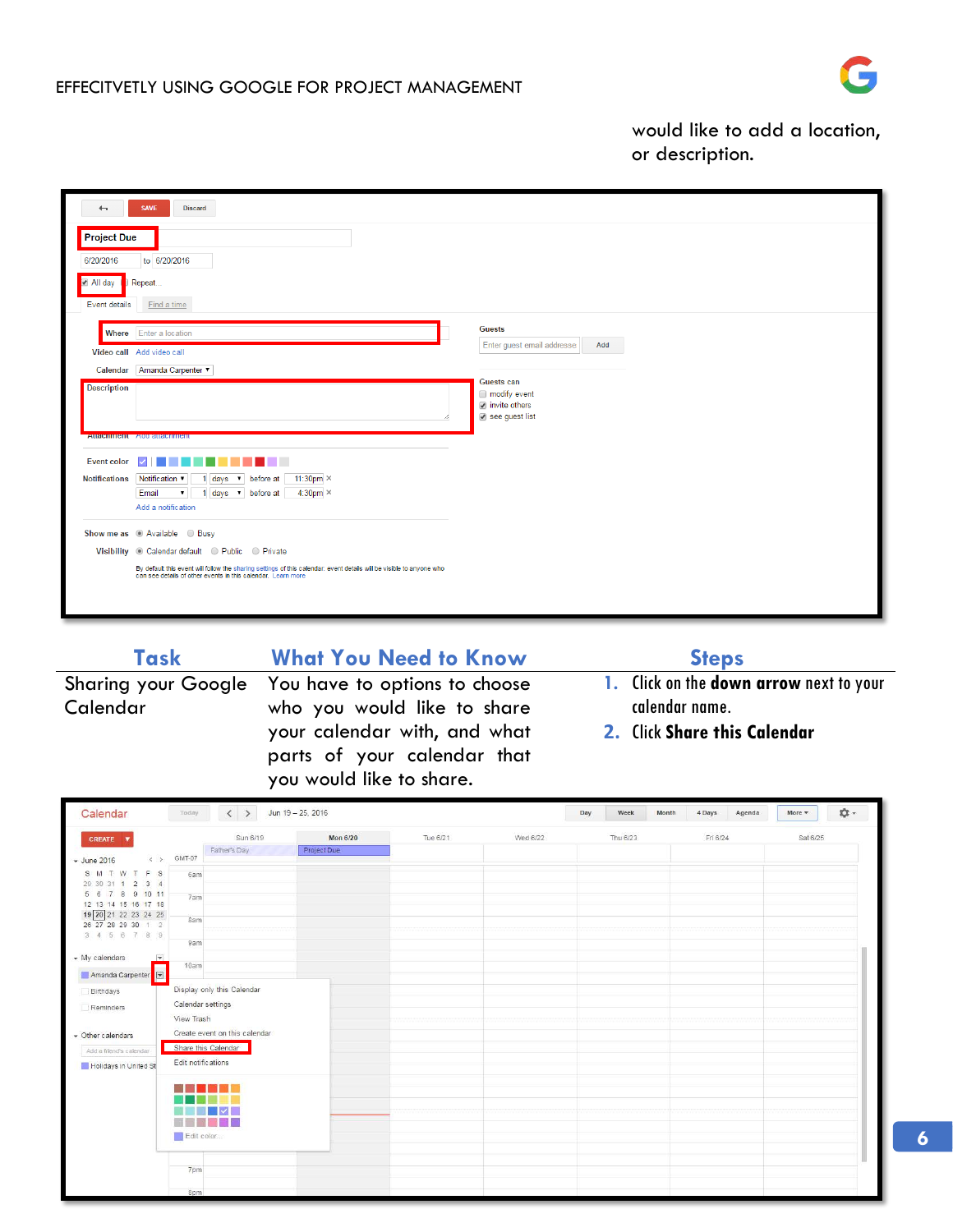#### EFFECITVETLY USING GOOGLE FOR PROJECT MANAGEMENT



**3.** Enter the person's e-mail address that you would like to share your calendar with, the choose the proper permission settings for which permissions you would like them to have. Then click **Add Person**.

| <b>Amanda Carpenter Details</b>                                                                              |                                                            |        |
|--------------------------------------------------------------------------------------------------------------|------------------------------------------------------------|--------|
| <b>Calendar Details Share this Calendar Edit notifications Trash</b>                                         |                                                            |        |
| « Back to calendar Save Cancel                                                                               |                                                            |        |
| Make this calendar public Learn more<br>$\Box$<br>This calendar will appear in public Google search results. |                                                            |        |
| Share only my free/busy information (Hide details)                                                           |                                                            |        |
| Share with specific people                                                                                   |                                                            |        |
| Person                                                                                                       | Permission Settings Learn more                             | Remove |
| Enter email address                                                                                          | Add Person<br>See all event details<br>$\mathbf{v}$        |        |
| amandathecarpenter@gmail.com                                                                                 | Make changes AND manage sharing<br>Make changes to events  |        |
|                                                                                                              | See all event details<br>See only free/busy (hide details) |        |
| Tip: Sharing with coworkers?<br>Companies can move to Google Calendar to make sharing easier. Learn how      |                                                            |        |
| « Back to calendar Save Cancel                                                                               |                                                            |        |
|                                                                                                              | @2016 Google - Terms of Service - Privacy Policy           |        |
|                                                                                                              |                                                            |        |
|                                                                                                              |                                                            |        |
|                                                                                                              |                                                            |        |
|                                                                                                              |                                                            |        |
|                                                                                                              |                                                            |        |
|                                                                                                              |                                                            |        |
|                                                                                                              |                                                            |        |
|                                                                                                              |                                                            |        |

Using Google Hangouts for Project **Meetings** 

**Task What You Need to Know Steps**

With Google Hangouts make video calls, and send messages to multiple people. This is an ideal tool for project meetings.

- **1.** Go to hangouts.google.com
- **2.** Then click on which type of hangout you would like to initiate. Your options are video call, phone call, or message.
- **3.** You will then be prompted to select which contacts from your contact list that you would like to invite to your hangout.